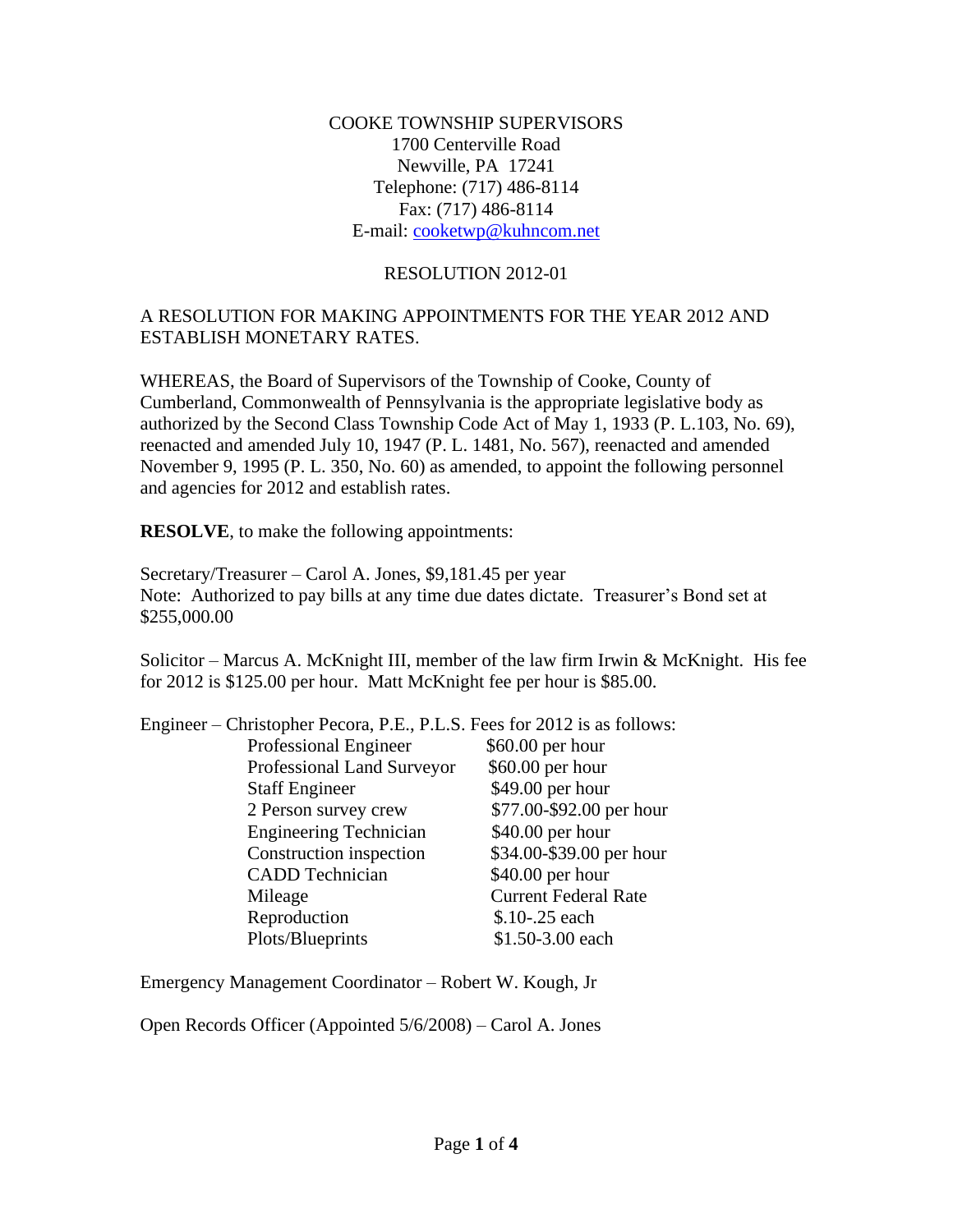SEO – Vince C. Elbel. Rates established under Resolution 2009-05. Township will pay the SEO yearly liability insurance fee of \$200.00.

Alternate SEO – Edward Elbel

Cooke Township Fire Chief – Robert W. Kough, Jr., Township to pay \$20.00 dues to Cumberland County Fire Chief Association.

Fire Protection – Penn Township Volunteer Fire Co & Citizen's Fire Co. #1 of Mt. Holly Springs.

Bank Depository – Orrstown Bank, Stonehedge Plaza, Carlisle, PA 17013

Insurance – PIRMA, H.A. Thomson Co., 961 Pottstown Pike, Chester Springs, PA 19425

Roadmaster – Gene Mentzer, \$15.85 per hour

Laborer/Equipment – Tony Sennett, \$14.21 per hour

Laborer – Hank Donavan, \$10.50 per hour

Emergency/Call in: Merle Sennett, \$14.33 per hour Edward Renard, \$12.61 per hour

Overtime pay for Thanksgiving, Christmas Day and New Year's Day will be at 1½ times hourly rate.

Codes Enforcement Officer – Fred Leeds \$14.31 per hour and \$.50 per mile

New Hires for General Laborer - \$10.50 New Hires for General Laborer/Equipment - \$12.00 per hour

## **Building Permit and Township Valuation Permit Resolution 2005-07**:

Twenty (\$20.00) dollars for small projects costing greater than Five Hundred (\$500.00) dollars, but less than One Thousand (\$1000.00) dollars.

Twenty-Five (\$25.00) dollars for projects costing One Thousand (\$1000.00) dollars and five (\$5.00) dollars per One Thousand (\$1000.00) dollars thereafter.

No Cost Valuation Permit for UCC Inspection Only, Ten (\$10.00) dollar Administration fee.

**Occupancy Permit**: Ten (\$10.00) dollars.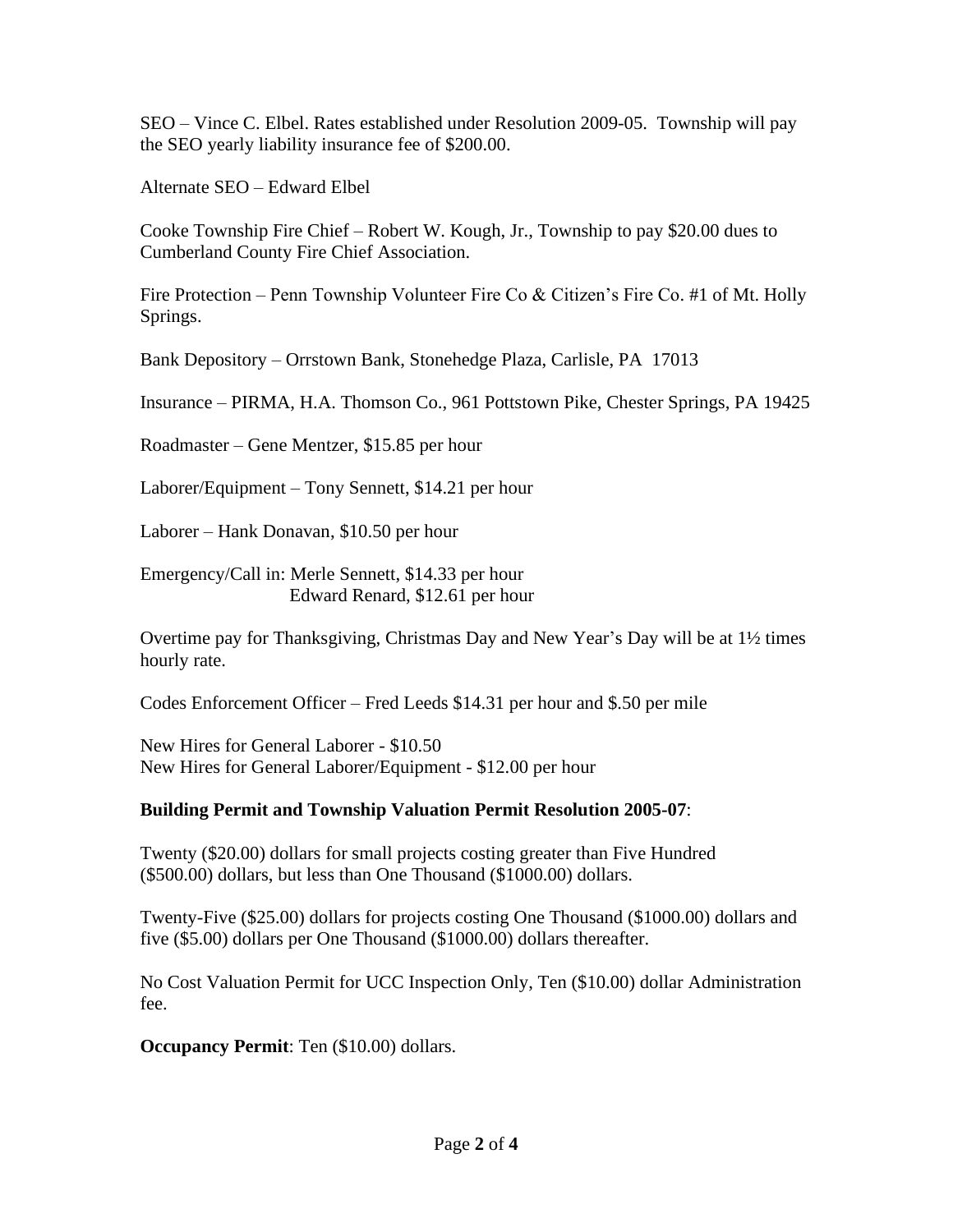### **Review of Subdivision and Land Development Plans**

 Residential Plans: \$350.00 Commercial Plans: \$450.00 Plus Engineer, Sewage Enforcement Officer, Solicitor review fees, and Cumberland County Planning Commission review fees and tax parcel number assignment fees.

#### **Tax Collector's Service Fees**

| Tax Certification (per year/per parcel)          | \$10.00 |
|--------------------------------------------------|---------|
| Copy of tax bill (per bill)                      | \$1.00  |
| Non-sufficient Funds Checks Returned (per check) | \$30.00 |

Planning Committee Members are: Andre' Weltman, Chairman, Bill Jones, Linda Smith, and Robert Minck

Vacancy Board Member is Robert Minck.

Supervisors Pay: Sangialosi \$150.00 per month, Batt \$150.00 per month, and Jones \$150.00 per month.

Note: Working Supervisors: \$14.33 per hour as established on February 9, 2011 by the Township Auditors. Note: Supervisors work in a non-supervisory status at request of Roadmaster or in emergencies when the road crew is not available.

\$.50 per mile reimbursement for use of private vehicle on township business for township employees.

**WCCOG Representatives:** Primary: Sam Sangialosi Secondary: Bill Jones

**Municipal Advisory Board Representatives:** Primary: Bill Jones Alternate: Andre' Weltman

**County Planning Outreach Representatives:** Bill Jones and Sam Sangialosi

**PSATS Voting Delegate:** NONE

**Delegates to State PSATS Convention:** Bill Jones, Sam Sangialosi, Diane Batt, and Carol A. Jones

**RESOLVE** – Establish the rate of \$25.00 per hour for the following: township grader, dump trucks, backhoe/loader, & pick-up. Operator \$15.00 per hour. Rent only to other townships. No private use.